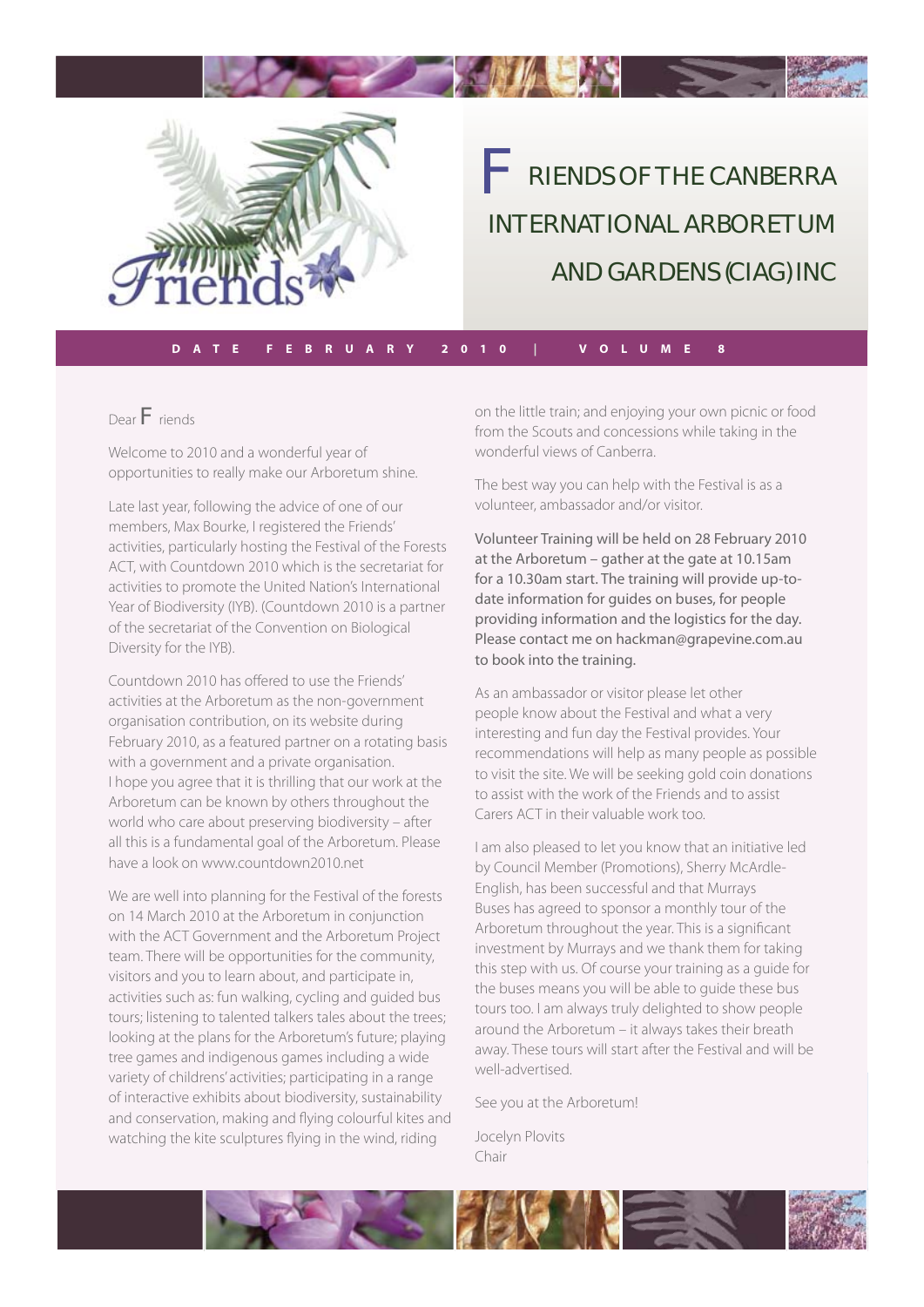

By Linda Beveridge a Tree Monitor

# **WE TALKED TO THE TREES ... ... AND THEY GAVE THE INFO TO ...**

the Friends tree monitoring work groups during the End of Year Working Bee and Party on 22 November and during tree monitoring 20 December 2009.

In the September 2009 newsletter, Jocelyn Plovits, Chair of the Council of the Friends summarised the importance of the collection of information that is systematic and verifiable. The Friends offered, on a voluntary basis, to compile tree information into a database and perhaps a handy booklet, both of which can easily be used and up-dated from time-to-time. This includes participation in a specific program of recording tree measurements, which is being led by Council Member Dan Payne and Deputy Chair Dr Roger Hnatiuk.

On 22 November Dan led us to Lot 18 where we learnt to measure the diameter and height of trees in designated sample plots by using a special caliper for the diameter, a post, with attached ruler for short trees (up to approx 130cm) and a Vertex which measures angles and distances, then calculates heights (a specialist mini-computer in my view) for taller trees.

We labelled and measured the Eucalyptus benthamii (Camden white gum) in the Lot 18 sample plots. Mature Eucalyptus benthamii are described as large white-barked, fast growing eucalypts. They are in the Arboretum because only a few trees remain along the banks of the Nepean River near Camden NSW, and some more nearby on a tributary.

In the photo top right, a Friend (L) is trying out the Vertex after being shown by Dan (R) how to use it to measure the Eucalyptus benthamii



Photo: Jenniet Widdowson

The trees in Lot 18 were planted at different times before autumn 2008, as evident in plot C where they were mostly 9cm in diameter and about 2.5m tall. Our group also noted that a small number of these trees are being treated for a sooty scale, and that the trees in plot E were younger, many had 0.4 cm diameters and were about 0.7 m tall.

On 20 December The Chief Minister, Jon Stanhope MLA, visited us in Lot 18 as we were completing the measurements and was pleased with the volunteer work that was being done.



Checking the records made by a team on 20 Dec 09 Photo: Linda Muldoon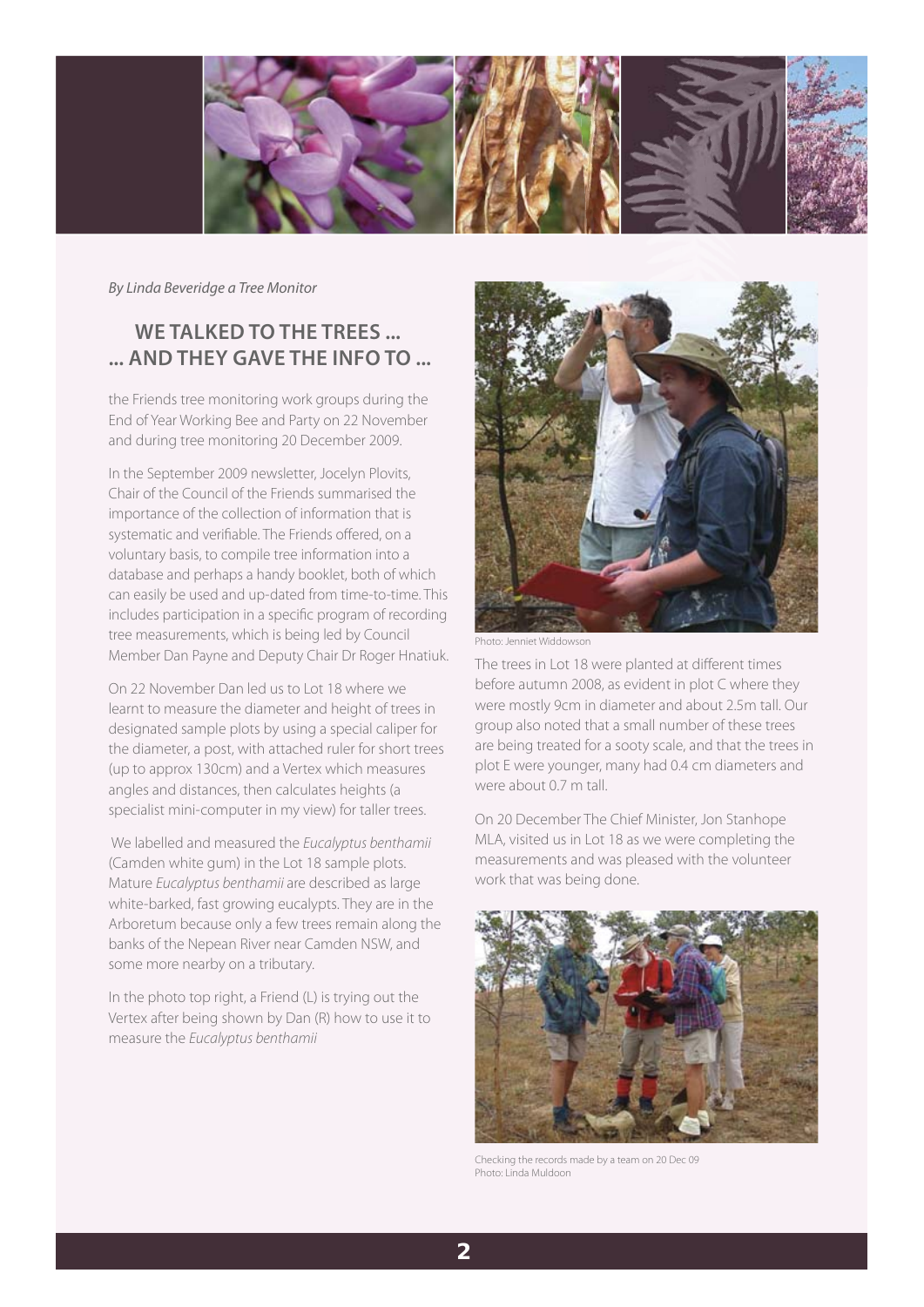



Volunteers watching the as one member learns to use the Vertex. Photo: Linda Muldoon

Then Roger led the work groups, now in two teams, to Lots 9 and 17 where we set up monitoring plots and measured Quercus engelmanii (mesa oak) in Lot 9 and Cercis siliquastrum (Judas tree) in Lot 17.

Quercus engelmanii is a semi-deciduous medium sized tree up to about 10m. Leaf margins are distinctive among the oaks being entire with no lobes or serrations. It is an endangered species that naturally occurs in southern California and New Mexico.

The Quercus engelmanii in plot A were mostly about 0.8m high with diameters of 0.5cm and generally smaller than most of the trees in plot B, which were 1.24m high with a diameter of approximately 1.5cm. Three of the trees in plot B had multiple trunks, and three other trees had been chewed (probably by hares).

The Cercis siliquastrum (European redbud) is native to southern Europe and Asia Minor and also known as Judas tree. The trees in Lot 17 were planted during 2008-09, and the trees in the sample plot measured mostly about 1.3cm in diameter and almost 1.5m tall. They are likely to grow to about 10-15m tall, with a flat spreading head and magenta pink flowers appearing (some directly on its trunk) before the simple rounded or heart-shaped leaves in spring. The flowers and subsequent pods of this tree are often used as food; for example, in salads or fritters.



The last trees we measured on 20 December 2009 were three ceremonial trees just above the Central Valley terraces:

- The Agathis australis (kauri), which was planted by Jon Stanhope MLA, Chief Minister and the Honourable Mr John Key, Prime Minister of New Zealand on 20 August 2009. The diameter of 1.5cm was measured at 30cm height for this young tree which is currently just 1.3m tall. The New Zealand kauri is one of the world's most impressive evergreen conifers, reaching 50 metres with massive straight trunks, free of branches to a great height. Kauri trees once grew in vast forests said to have covered a million hectares of the North Island lowlands and Maori people carved the trunks of the kauri into canoes. During the 19th century much of the kauri forests was felled and sawn for its tough, durable timber.
- Fraxinus ornus (flowering ash) which was planted by Jon Stanhope MLA, Chief Minister, and His Excellency Mr László Sólyom, President of the Republic of Hungary on 30 September 2009. The flowering ash is a very attractive tree with dark green leaves and a compact, mop-shaped, round crown. The dark green leaves can show some colourful red/orange autumn tints before falling and in early spring it has attractive creamy white, scented flowers. A fully grown flowering ash can reach 16m in height with a 13m spread. This one is 3.8m tall with a diameter of 3.5cm.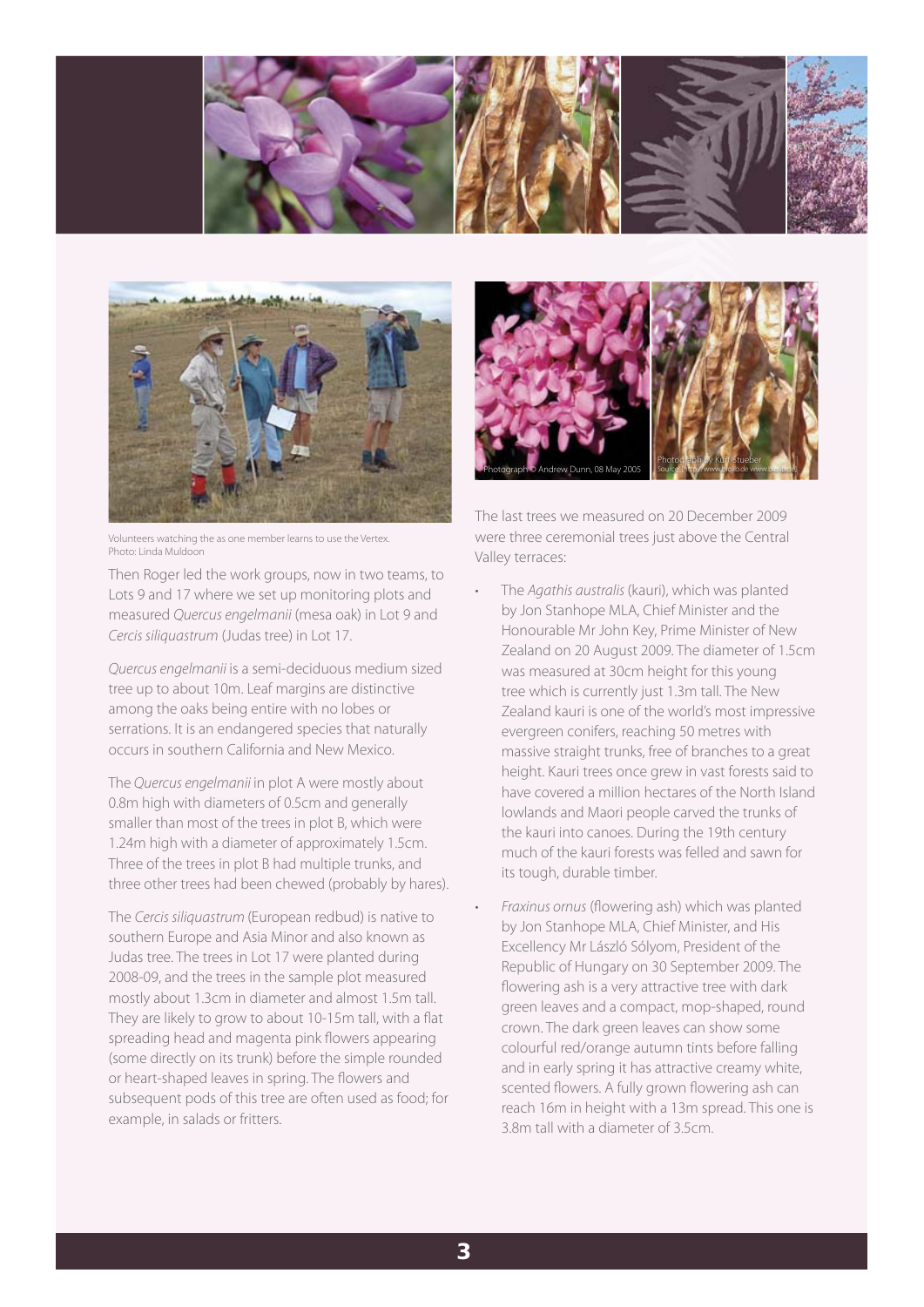

• Pinus heldreichii (whitebark pine) was planted by Speaker of the ACT Legislative Assembly, Mr Shane Rattenbury MLA and His Excellency Mr Georgi Parvanov, President of the Republic of Bulgaria on 29 October 2009. This tree occurs naturally in south-western Bulgaria and in the mountains of south-eastern Europe. In Bulgaria, it is native to Mount Pirin, where the entire population is protected within Pirin National Park. This Pinus heldreichii is currently 2.5m tall, with a diameter of 4.2cm. It is likely to grow into the typical pyramidal to oval shape, up to about 20-35m high like the ones in Bulgaria.

Some birds, such as a sky lark, Australian magpie, and a kestrel flew over gracefully while we measured away in the various Lots.

The Friends' tree monitoring work groups enjoyed contributing to the scientific records about these trees, which will be used as part of the historic and current data for scientific assessment, as well as general information and education in the future. Also, a school student found it so interesting that she was keen to join the Friends and continue to participate in the tree monitoring program.

We are looking forward to participating in more tree-measuring sessions during early 2010, and the schedule for the rest of year is being prepared. We are hoping that it will include not only Sundays but also week days from time to time.

# ≫≫≫≫≫≫≫≫≫≫≫≫≫≫≫≫≫ FOREST TALK

#### NEXT GENERAL MEETING

Looking forward to seeing you all in the Middle Hall, Reid Uniting Church, Corranderra St Reid on Tue 16 February commencing 5.30pm.

#### TREE MONITORING

Did you miss out on tree monitoring? You too can contribute to the research of the Arboretum in the project being run by Dan and Roger. Contact Roger on rjhnatiuk@yahoo.com.au

#### TEMPORARY VISITORS CENTRE MOVE

Just in case you think it is gone, the Temporary Visitors Centre is just moving further towards the middle of the Event Terrace to allow planning and ground works to commence.

#### CAR PARKING AREA

Works for the new car parking area on Block 13 location soon to commence. You can see the are on the map on page 4/5 of this newsletter.

#### DAIRY FARMERS HILL

Do you know why the highest point of the Arboretum is called Dairy Farmers Hill? One person has let me know that it used to be the vantage point from which local farmers could watch their dairy herd on the river flats. Do you have other information? Please let me know at hackman@grapevine.com.au

◇◇◇◇◇◇◇◇◇◇◇◇◇◇◇◇◇◇◇◇◇◇◇◇◇◇◇◇◇◇◇◇◇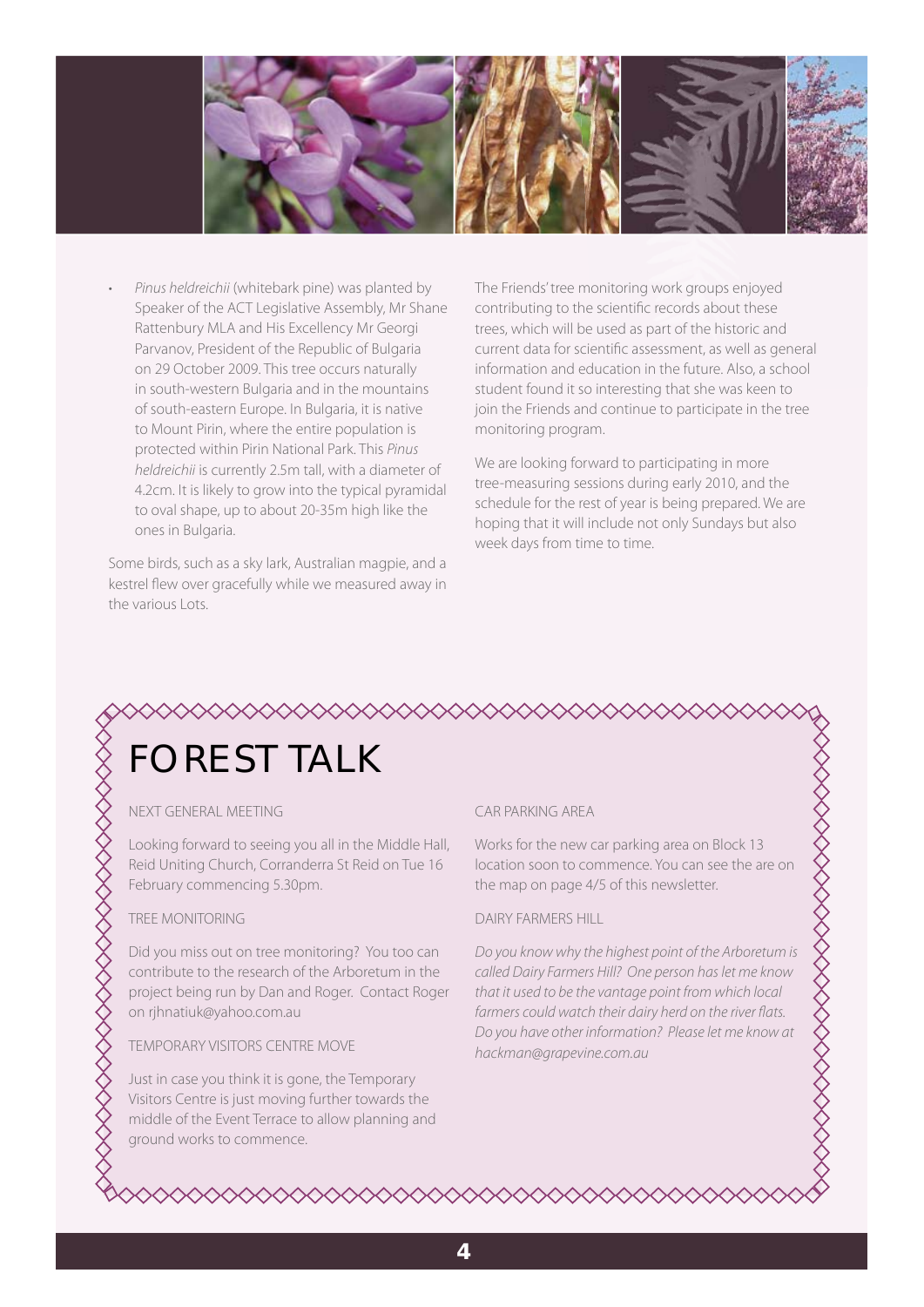

## **BONSAI SUMMER 2009**

#### By Grant Bowie

The National Bonsai and Penjing Collection of Australia has been open in Canberra, in its temporary site in Commonwealth Park, for one year now and we have now had our second Floriade experience.

In 2008 we had approximately 38,800 visitors to the collection over 23 days and in 2009 we had approximately 45,300 visitors over 30 days. None of this would have been possible without the help of almost 40 volunteers who gave generously of their time to the bonsai and the visiting public.

Due to the very cold weather and rain during the last three weeks of Floriade, numbers overall at Floriade were down this year but our number of visitors were consistent with last year.

After one full year on site we, the bonsai and the volunteers, have experienced almost the full range of weather that Canberra can visit upon us; from minus 6 degrees in the depths of winter, dust storms in spring and 40+ degrees at the height of summer for days in a row. We just don't want to experience the hail or snow.

Bonsai enthusiasts from all over Australia have come to view the collection and have been impressed with the bonsai pavilion and the bonsai on display, and are keenly awaiting the eventual move to our permanent home on the hill, which could be in about two years time.

This spring at Floriade we had 9 new bonsai on loan from Victoria including Ted Poynton's iconic Angophora costata. Other new bonsai included ash, black pine, olive, English hawthorn, English elm, Atlantic cedar, saw leaf banksia and coastal banksia. We were also very happy when Mary Wilkinson offered her Seiju elm for a second year with us.

We also now have our first bonsai from South Australia. This is a 50+ year old root over rock ash donated by Janet Saby. Janet bought this tree over 40 years ago upon the birth of her daughter.

The National Bonsai and Penjing Collection of Australia is located in Commonwealth Park Canberra.

It is open daily from 10.00am 'til 3.00pm.

#### CONTACT DETAILS

| Email:      | nbpca@bigpond.com                     |
|-------------|---------------------------------------|
| Collection: | 02 6262 9219                          |
| Mobile :    | 0418 611 488                          |
| Website:    | http://www.cbs.org.au/NBPCA/Index.htm |

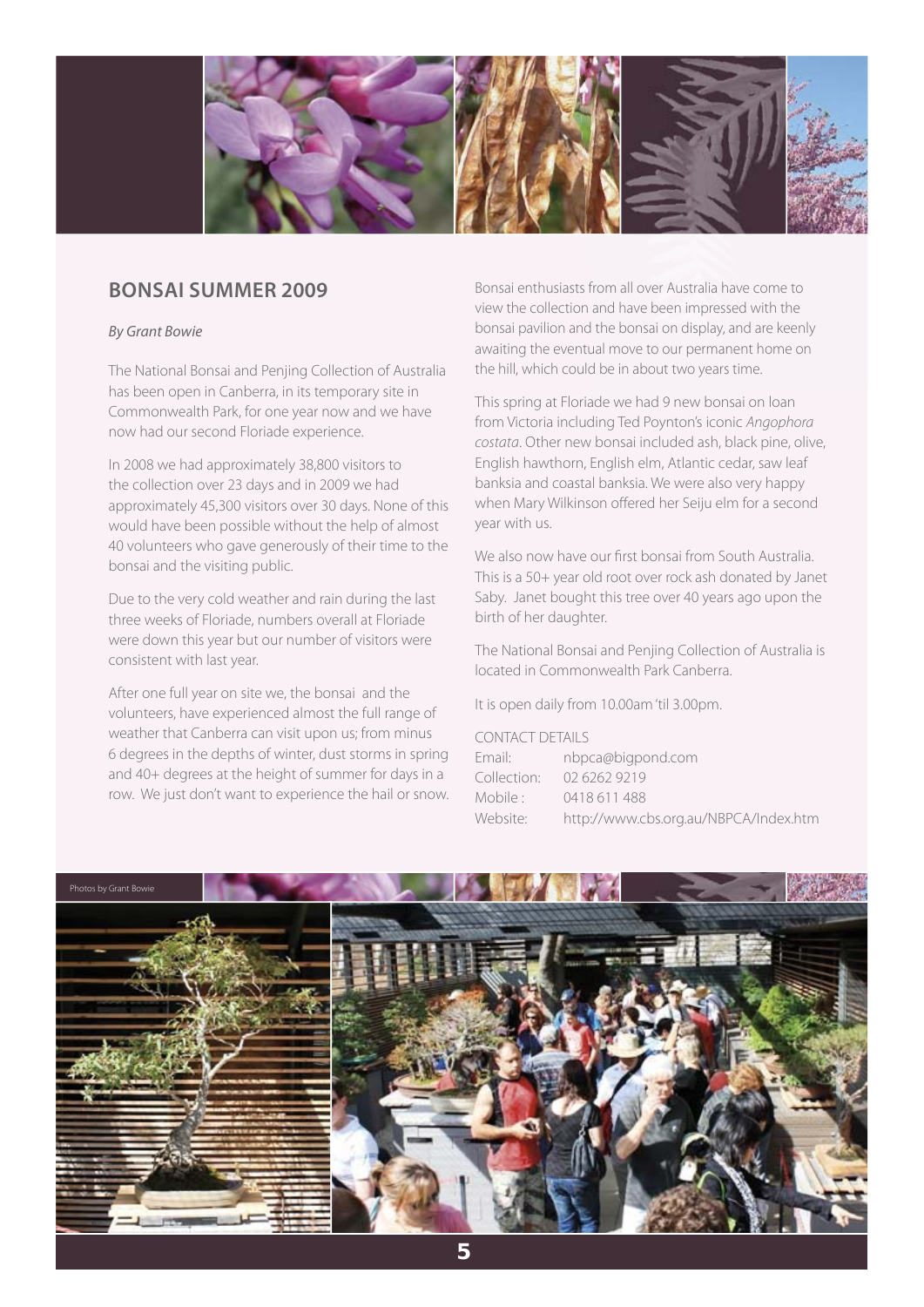

# **FORESTS:**

| 01A7           | Washingtonia filifera       | Californian fan palm            |
|----------------|-----------------------------|---------------------------------|
| 02A7           | l iriodendron chinense      | Chinese tulip tree              |
| 03 A 8         | Eucalyptus argophloia       | Queensland western white<br>qum |
| 04 A8          | Quercus macrocarpa          | burr oak                        |
| 05 A8          | Prunus x yedoensis          | Yoshino cherry                  |
| 06 A8          | Acer saccharum              | sugar maple                     |
| 07 a A8        | Dracaena draco              | dragon tree                     |
| 07hA8          | Parrotia persica            | Persian ironwood                |
| 08 A9          | Cedrus libani subsp. libani | Lebanese cedar                  |
| 09 a/b A9      | Quercus engelmannii         | mesa oak                        |
| 10/11 A10      | Ginkgo biloba               | maidenhair tree                 |
| 12 A10         | Jubaea chilensis            | Chilean wine palm               |
| 13a/b/c<br>A10 | Quercus borealis            | red oak                         |
| 14/15 A11      | Seguoiadendron giganteum    | Giant seguoia                   |
| 16 A 11        | Wollemia nobilis            | Wollemi pine                    |

| 17 A 11   | Cercis siliquastrum                           | European redbud         |
|-----------|-----------------------------------------------|-------------------------|
| 18a/b A11 | Eucalyptus benthamii                          | Camden white gum        |
| 19 A 12   | c Betula pendula ssp pendula subsp. fontqueri | silver birch            |
| 19 A12    | Betula pendula ssp fontqueri subsp. pendula   | Spanish silver birch    |
| 20 A 12   | Nyssa sylvatica                               | black tupelo            |
| 21 A12    | Fucommia ulmoides                             | Chinese rubber tree     |
| 22 A12    | h Quercus palustris 'Freefall'                | pin oak                 |
| 23a/b A12 | h Cupressus atlantica var. atlantica          | Moroccan cypress        |
| 23a/b A12 | c Cupressus dupreziana var. Dupreziana        | Saharan cypress         |
| 24 A12    | Araucaria angustifolia                        | Parana pine             |
| 25.13     | Metasequoia glyptostroboides                  | dawn redwood            |
| 26 A 13   | Platanus orientalis                           | oriental plane          |
| 27 A13    | Picea abjes                                   | Norway spruce           |
| 28a A13   | Grevillearobusta                              | silky oak               |
| 28b A13   | Arbutuscanariensis                            | Canary madrona          |
| 29 A13    | h CotinusGrace'                               | purple-leafed smokebush |
| 29 A 13   | c Cotinusobovatus                             | American smoke tree     |
|           |                                               |                         |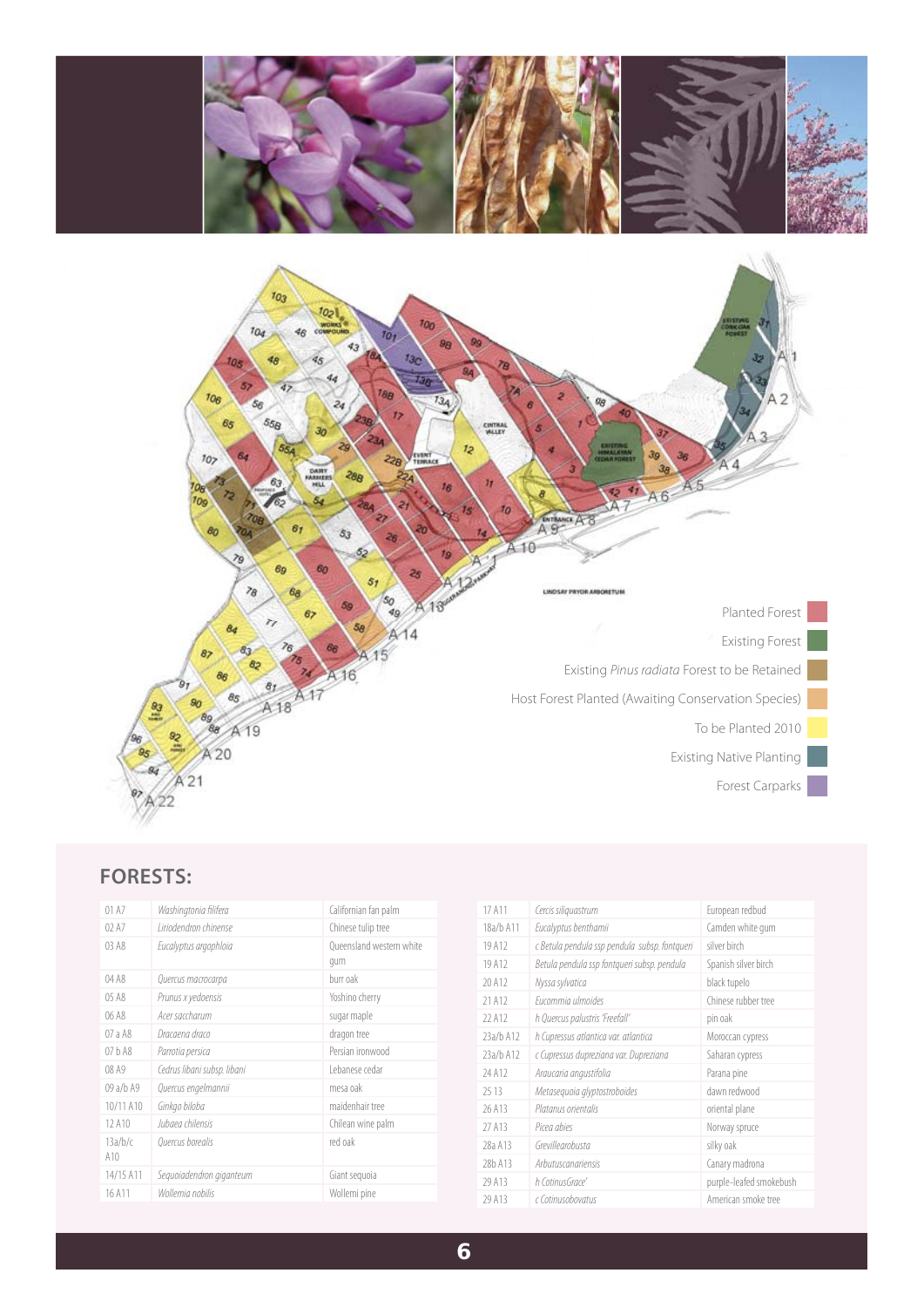

| 30 A13            | Callitris oblonga                       | South Esk pine                |
|-------------------|-----------------------------------------|-------------------------------|
| 31 A1             | restored native vegetation              |                               |
| 32 A2             | restored native vegetation              |                               |
| 33 A2             | restored native vegetation              |                               |
| 34 A3             | restored native vegetation              |                               |
| 35 A4             | restored native vegetation              |                               |
| 36 A5             | Aesculus hippocastanum                  | horse chestnut                |
| 37 A5             | Ficus carica                            | fiq                           |
| 38 A6             | c Cornus monbeigii                      | Chinese dogwood               |
| 38 A6             | h Cornus kousa                          | Japanese flowering<br>dogwood |
| 39 A6             | h Magnolia grandiflora                  | southern magnolia             |
| 40 A6             | Albizia julibrissin                     | Persian silk tree             |
| 41/42 A7          | Araucaria araucana                      | monkey puzzle                 |
| 43 A11            | Podocarpus latifolius                   | broad leaved yellowwood       |
| 44 A12            | Tilia cordata                           | linden tree                   |
| 45 A12, 52<br>A14 | Tabebuia chrysotricha                   | lpe                           |
| 46 A12            | Pterocarya fraxinifolia                 | Caucasian wingnut             |
| 47 A13            | Brahea edulis                           | Guadalupe palm                |
| 48 A13            | Pinus radiata ssp. cedrosensis subsp.   | Cedros island pine            |
|                   | cedrosensis                             |                               |
| 49/50 A14         | Chamaecyparis lawsoniana                | Lawson's cypress              |
| 51 A 14           | c Podocarpus totara                     | totara                        |
| 51 A 14           | h Sophora microphylla                   | kowhai                        |
| 53 A14            | Davidia involucrata                     | dove tree                     |
| 54 A 14           | Pinus brutia                            | lone pine                     |
| 55a A14           | Butia capitata                          | jelly palm                    |
| 55b A14           | Ceiba speciosa                          | white silk floss tree         |
| 56 A14            | Austrocedrus chilensis                  | Chilean cedar                 |
| 57 A 14           | Pinus pinea                             | stone pine                    |
| 58 A 15           | h Acer buergerianum subsp. buergerianum | trident maple                 |
| 58 A15            | c Acer buergerianum subsp. formosanum   | Taiwan trident maple          |
| 59 A15            | Liquidambar orientalis                  | oriental sweetgum             |
| 60 A 15           | Araucaria bidwillii                     | bunya pine                    |
| 61 A15            | Cercis canadensis                       | eastern red bud               |
| 62/63 A15         | Diospyros lotus                         | persimmon                     |
| 64 A 15           | Eucalyptus lacrimans                    | weeping snow gum              |
| 65 A15            | Styrax japonicus                        | Japanese snowbell             |
| 66 A16            | Fagus sylvatica                         | European beech                |
| 67 A 16           | h Brachychiton populneus                | kurrajong                     |
| 67 A16            | c Brachychiton rupestris                | Queensland bottle tree        |
| 68 A16            | Carpinus orientalis                     | oriental hornbeam             |
| 69 A16            | c Sophora toromiro                      | toromiro                      |
| 69 A16            | Styphnolobium japonicum                 | Japanese pagoda tree          |
|                   | Pinus radiata subsp. radiata            | Monterey pine                 |
| 74/75 A17         | Pyrus calleryana                        | Callery pear                  |
| 76 A17            | Pseudolarix amabilis                    | golden larch                  |
| 77 A17            | Eucalyptus morrisbyi                    | Morrisby's gum                |
| 78 A17            | Juniperus cedrus                        | Canary Islands juniper        |

| 79 A 17            | Nothofagus obliqua var. macrocarpa | Roble                                        |
|--------------------|------------------------------------|----------------------------------------------|
| 80 A 17            | Ouercus robur                      | English oak                                  |
| 81 A 18            | Taxodium distichum var. mexicanum  | Montezuma cypress                            |
| 82 A 18            | Pinus radiata var. binata          | Guadalupe pine                               |
| 83 A 18            | <b>TBC</b>                         |                                              |
| 84 A 18            | Juglans regia                      | Persian walnut                               |
| 85 A19             | Corylus chinensis                  | Chinese hazel                                |
| 86 A19             | h Carya illinoinensis              | pecan                                        |
| 86 A19             | c Franklinia alatamaha             | Franklin tree                                |
| 87 A19             | Eucalyptus scoparia                | Wallangarra white gum                        |
| 88/89 A20          | Cladrastis kentukea                | American yellowwood                          |
| 90 A20             | c Catalpa brevipes                 |                                              |
| 90 A20             | h Catalpa bignonioides             | southern catalpa                             |
| 91 A20             | Cupressus cashmeriana              | <b>Bhutan cypress</b>                        |
| 92 A21             | Corymbia maculata                  | spotted gum (ANU Forest<br>Lot)              |
| 93 A21             | Eucalyptus tricarpa                | red ironbark                                 |
| 94 A22             | Maclura pomifera                   | Osage orange                                 |
| 95 A22             | Picea omorika                      | Serbian spruce                               |
| 96 A <sub>22</sub> | TBC                                |                                              |
| 97 A23             | <b>TBC</b>                         |                                              |
| 98 A6              | Phyllanthus emblica                | Indian gooseberry                            |
| 99 A8              | Acacia caerulescens                | Buchan blue                                  |
| 100 A9             | Eucalyptus blakelyi                | Blakely's gum                                |
| 100 A9             | Eucalyptus dalrympleana            | mountain gum                                 |
| 100 A9             | Eucalyptus delegatensis            | alpine ash                                   |
| 100 A9             | Eucalyptus dives                   | broad leaved peppermint                      |
| 100 A9             | Eucalyptus macrorhyncha            | red gum                                      |
| 100 A9             | Eucalyptus mannifera               | brittle gum                                  |
| 100 A9             | Eucalyptus melliodora              | yellow box                                   |
| 100 A9             | Eucalyptus nortonii                | large flowered bundy                         |
| 100 A <sub>9</sub> | Eucalyptus pauciflora              | snow gum                                     |
| 100 A <sub>9</sub> | Eucalyptus polyanthemos            | red box                                      |
| 100 A9             | Eucalyptus viminalis               | ribbon gum                                   |
| 100 A9             | Eucalyptus rossii                  | scribbly gum                                 |
| 101 A10            | Allocasuarina verticillata         | drooping she oak                             |
| 102 A11            | Schotia brachypetala               | weeping Schotia                              |
| 103 A12            | Betula nigra                       | river birch                                  |
| 104 A13            | ТВС                                |                                              |
| 105 A14            | Eucalyptus michaeliana             | Hillgrove spotted gum                        |
| 106 A15            | Platycladus orientalis             | Chinese arborvitae                           |
| 107 A16            | Populus diversifolia               |                                              |
| 108/109<br>A17     | Eucalyptus parvula                 | small-leaved gum                             |
| 110 A3             | Quercus suber                      | cork oak                                     |
| 111 A7             | Cedrus deodar                      | Himalayan cedar                              |
| 112 A11            | Cupressus sempervirens             | Italian cypress                              |
| 114 A14            | Pinus radiata                      | Montery pine (top of Dairy<br>Farmer's Hill) |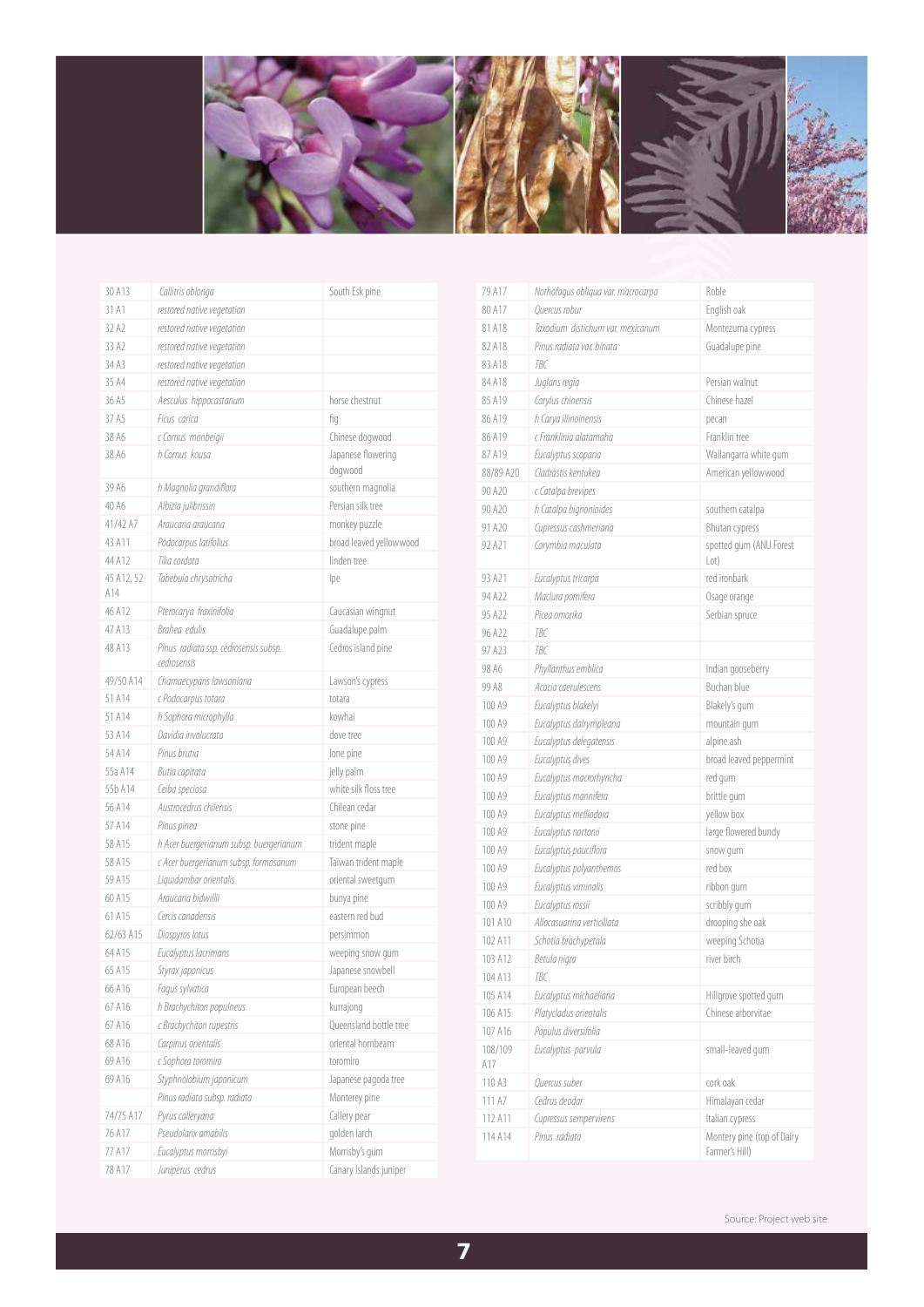

## *MEMBERSHIP IS DUE*

*Have you remembered that membership fees are due on 1 December each year? Please forward your payment as outlined on the application page. Your fees are used to run the administration of the Friends (including matters such as insurance and contact with members) - all fees and donations are very welcome!*

# **TREES IN FOCUS – EUROPEAN REDBUD**

by Jocelyn Plovits

The European Redbud is featured in this newsletter's banner.

On Block 17 (above the Event Terrace), in about 2.85 hectares, are planted around 428 Cercis siliquastrum, also known as the Judas tree or European redbud. The trees were planted in August 08 and some of the trees had flowers last spring.

Although there is a wide-spread myth that this is the tree in which Judas Iscariot hanged himself, the name is more likely a corruption from the French common name Arbe de Judee meaning tree of Judea referring to the region where the tree occurs.

The tree can grow from 10 to 15m tall and have up to a 10m wide canopy. It is deciduous and produces many purple to deep pink flowers in spring from year old (or more) bare wood and even the trunk. The flowers are on display before the new leaves grow. The leaves are heart-shaped with a blunt apex, which occasionally has a shallow notch at the tip. The fruits are long flat pods (siliqua is pod in Latin) that hang vertically. Both the flowers and pods can be used in food.

The species is native to western Asia and southern Europe.

There is more information about this fascinating tree in the Tree Monitoring article on page 3.

Thanks to the Project Team and Volunteer Notes for this information.